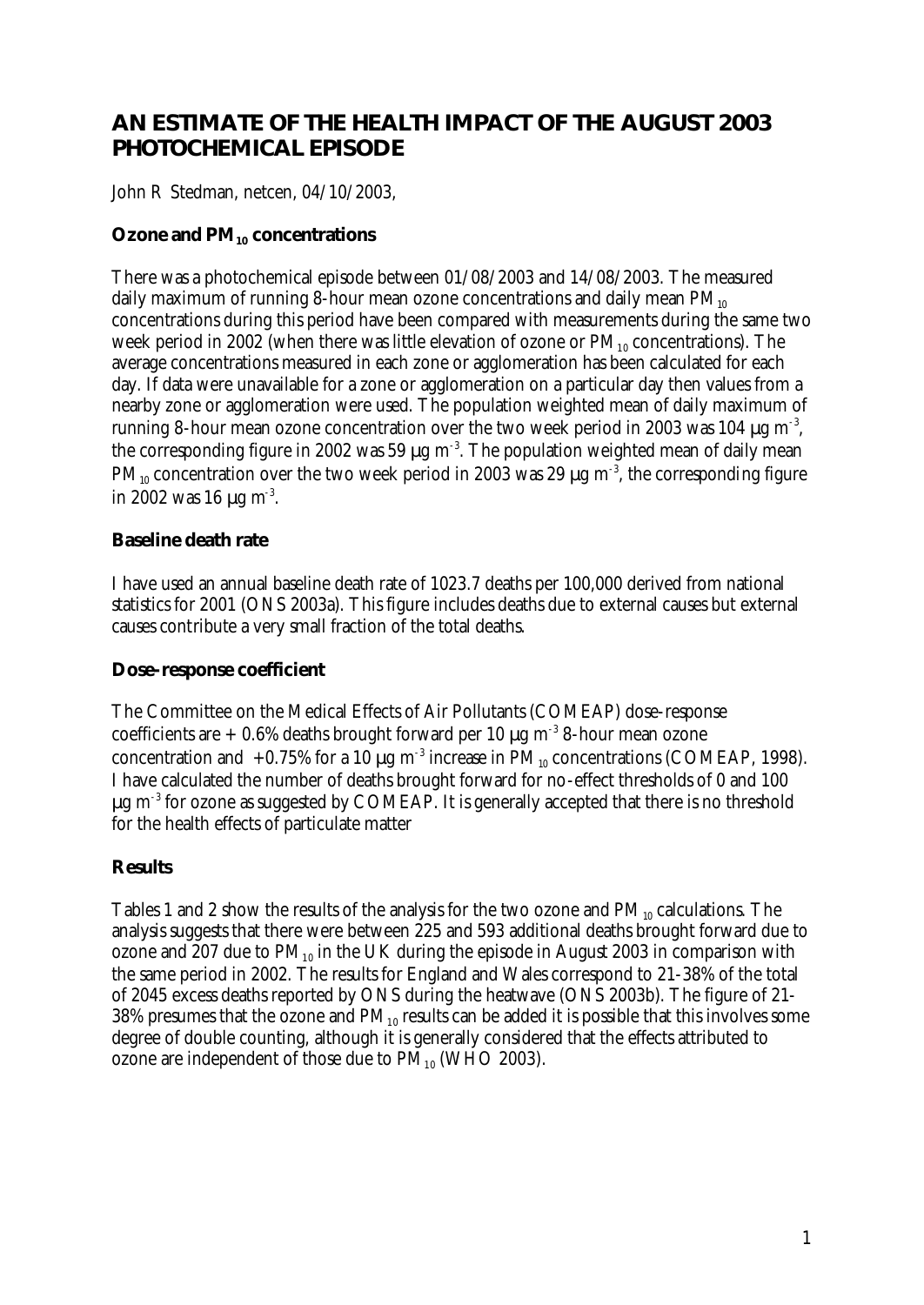## **References**

COMEAP (1998). Quantification of the effects of air pollution on health in Great Britain. Department of Health Committee on the Medical Effects of Air Pollutants. The Stationary Office. ISBN 0-11-322102-9

ONS (2003a) UK Office for National Statistics. Population Trends 113. http://www.statistics.gov.uk/STATBASE/ssdataset.asp?vlnk=6991

ONS (2003b). UK Office for National Statistics. http://www.statistics.gov.uk/cci/nugget.asp?id=480

WHO (2003) Health aspects of air pollution with particulate matter, ozone and nitrogen dioxide. Report on a WHO working group. Bonn, Germany 13-15 January 2003. http://www.euro.who.int/document/e79097.pdf